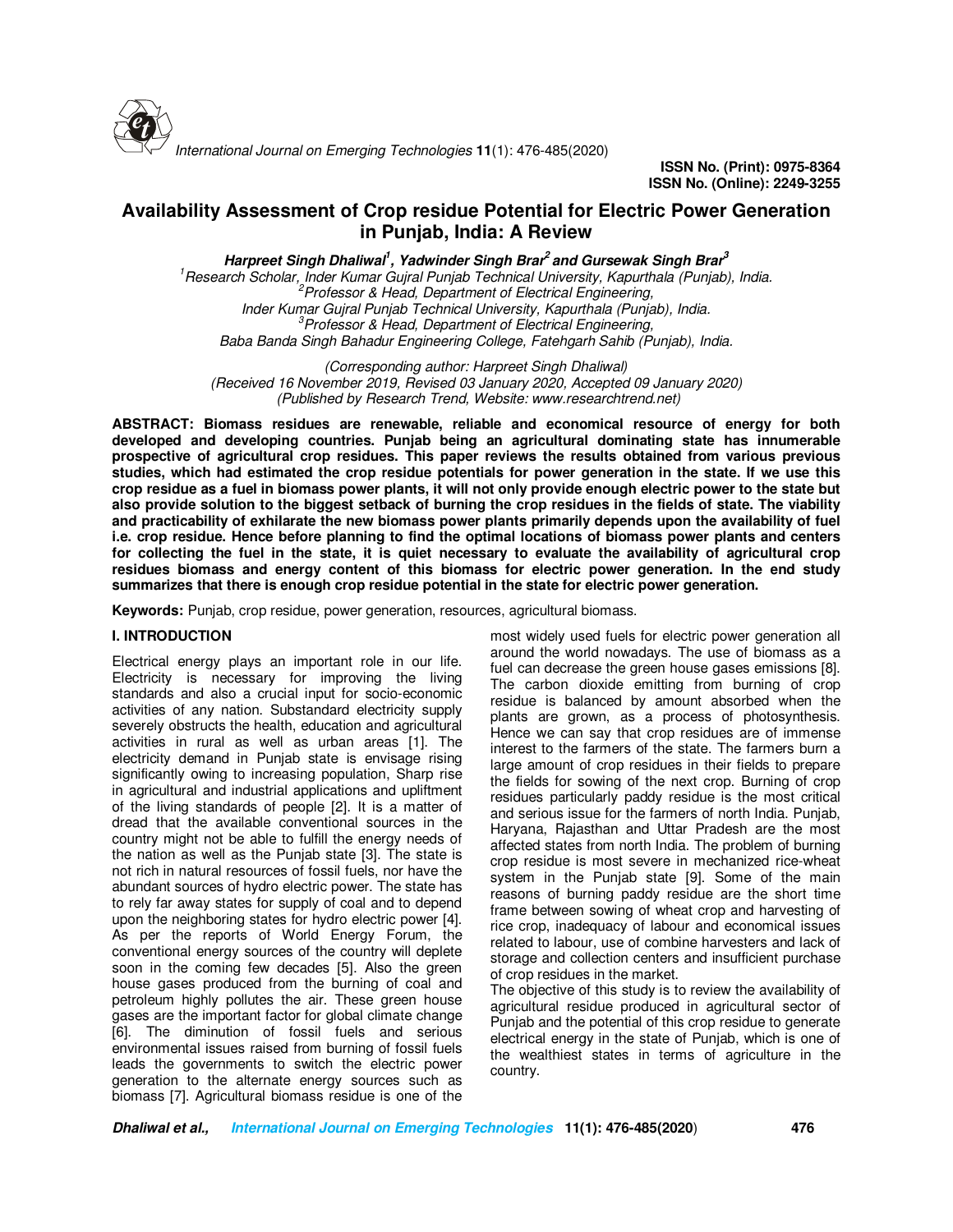#### *A. Profile of Punjab state*

The state of Punjab is also known as the bread basket of India. It is located between  $73^\circ$   $53'$  to  $76^\circ$   $56'$  E longitude and 29º33' to 32º32′ N latitude. The geographical area of Punjab state is 50,362 square kilometers, which is 1.53% of India's total geographical area [10]. Punjab is sharing its border with Indian states of Rajasthan, Haryana, Himachal Pradesh and Indian Union territory of Jammu & Kashmir. Indian union territory Chandigarh is the capital of Punjab state. The western side of state is sharing 300 km long international border with Pakistan. The name Punjab derives from two different words Punj (Five) and ab (Rivers). The state before partition of India was having five rivers flowing through it, from where it got the name Punjab. Sutlej, Beas, Ravi, Jhelum and Chenab were the rivers, which are the tributaries of Indus River. Nowadays Sutlej, Beas and some part of Ravi flows through the Indian Punjab. Jhelum and Chenab are now the parts of Pakistani Punjab. The state bears hot and humid temperatures upto 48ºC in the summers and chilling temperature of 0ºC in the winters. The average annual rainfall varies from 480 to 960 mm. Rainfall is high in hilly and sub mountainous areas located in North-Eastern parts of state and small in South-Western part of sandy areas of the state. Out of total geographical area, 83% is under agricultural use. The state has a very small area (6.12%) under the forests. Out of total area, 98% is cultivable and irrigated using ground water or canal water. Punjab consumes almost 28% of fertilizers of the country.

Administratively, the state has been divided into 5 divisions, 22 districts, 91 tehsils, 150 blocks, 74 towns and cities. There are 12,581 villages in the state. The population of state as per census of 2011 is around 277.4 Lakh. Out of total population, 62% is rural population. The population density of state is 484 people per  $km^2$ . Rate of literacy in the state is 75.8% [11].

Economy of the states highly relies on agriculture. Agriculture covers almost 83% of geographical area of state. Agriculture in the state is highly intensive and mechanised in terms of agriculture inputs. The cropping intensity of the state is 189%, which is one of the highest in the country. Most the land in Punjab is very fertile. Due to this fertile land, use of machinery in agriculture, high use of fertilizers and very hardworking farmers, Punjab has taken its cropping intensity to 189%. Punjab has the largest network of canals, which make most of its land irrigated.

#### *B. Agriculture Scenario in Punjab*

Punjab is one of the most fertile lands in this world. Atmospheric conditions and fertile land of the state is capable of producing various crops, many kinds of fruits and vegetables. Indian Punjab is known as "Granary of India" or "The bread basket of India". Major economic activity of the state is agriculture, which occupies 84% of its geographical area. The state has the highest cropping intensity in the country. With just 1.53% of total area of India, Punjab alone produces 23% of wheat, 11% rice and 13% cotton of the country [12].

Punjab is the state, which contributes highest amount of grains in the central pool of the country. The state has two main agricultural seasons "Kharif" and "Rabi". Kharif is the summer crop and Rabi is the winter crop. Chief crops produced during kharif season are rice, maize, bajra, sugarcane and moong. The major crops of rabi season are wheat, mustard, sunflower and cotton. Remarkable production of food grains in the state has witnessed in the state in last few decades.

The production outstandingly increased in the post green revolution in the state. Production of grains escalated to 31.67 Million tons (2017-18) from 3.16 Million tons (1960-61). The main reasons of such a big rise in production is hard working farmers, proper irrigation facilities, fertile land, highly mechanized farms, adoption of new technologies and introduction of high yield verities of food grains. The production of wheat in year 1980-81 was 7677 thousand metric tons, which elevated to 17,830 thousand metric tons in 2017-18. Similarly the production of rice in the year 1980-81 was 3233 thousand metric tons, which increased to 13382 thousand metric tons in 2017-18. On the other hand the production of pulses shows decrease from 12 thousand metric tons to 9 thousand metric tons from 2014-15 to 2017-18. The sugar cane production has shown different scenario in past few decades [13, 14].



**Fig. 1.** Production of food grains.

### *C. Area under Major Crops in Punjab*

The state has seen a distinguished change in the cropping pattern in the last few decades. The remarkable change in cropping patterns is witnessed after green revolution. Rice and wheat becomes the major crops of the state after green revolution, and it left behind its traditional crops such as bajra, jowar, maize, pulses and oilseeds etc. The area under the traditional crops had decreased significantly from 1980-81 to 2017- 18.

Major portion of gross crops produced are occupied by wheat and rice. Area under wheat and especially rice has shown sharp increase. Area under wheat crop was 2.812 million hectares in 1980-81, which has increased to 3.512 million hectares in 2017-18.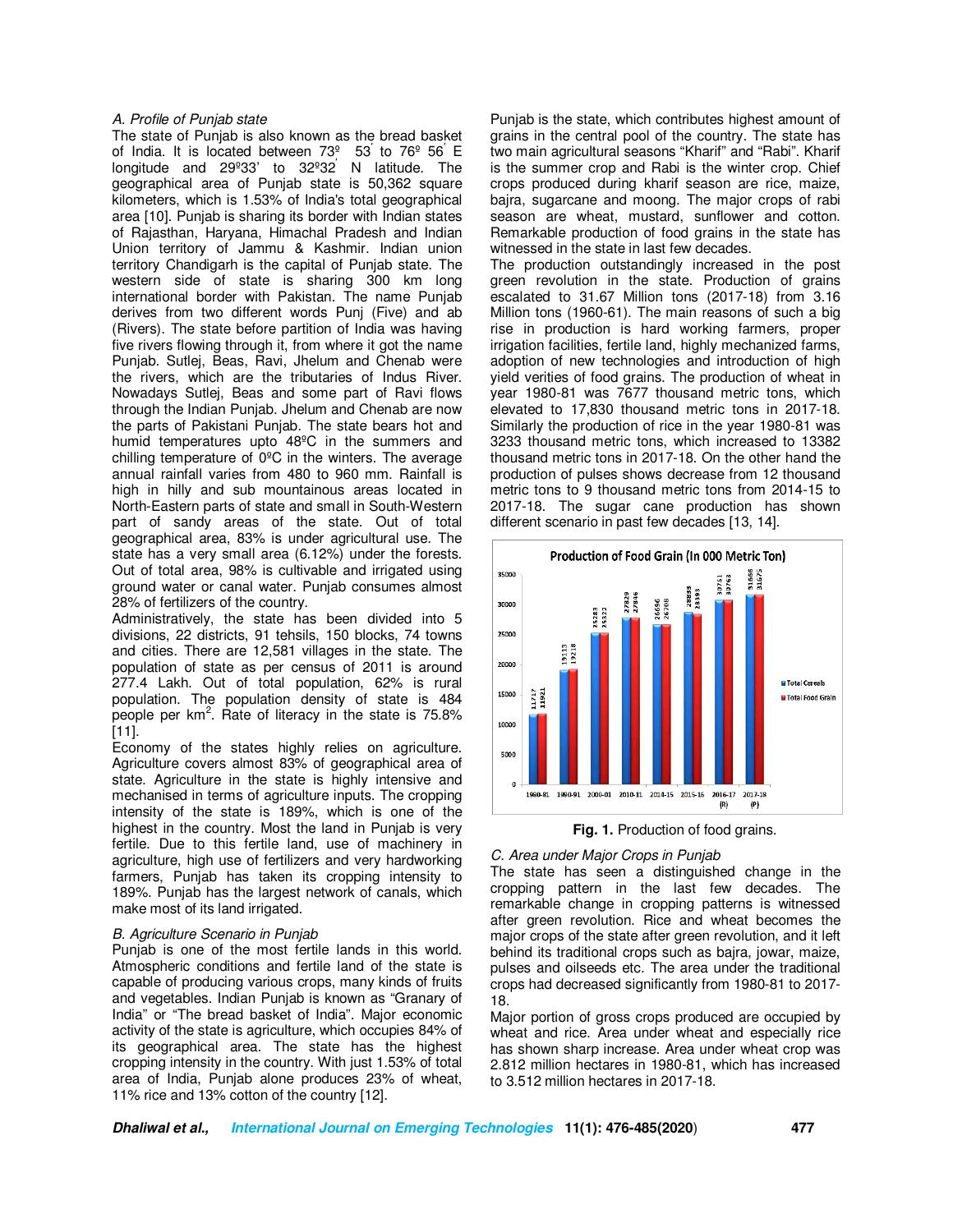

**Fig. 2.** Area under major crops in Punjab.

The area under rice was 1.183 million hectares in 1980- 81, which has increased to 3.065 million hectares in 2017-18. Area under cotton was 0.649 million hectares in 1980-81, which decreased to 0.291 million hectares in 2017-18. Similarly the area under maize was 0382 million hectares in 1980-81, which has also decreased to 0.114 million hectares in 2017-18. Hence it can be seen that wheat, rice, cotton, sugarcane and maize are considered as major crops of the state [13, 14].

#### *D. Production of major crops in Punjab*

Wheat, rice, cotton and sugarcane are the major crops produced in the state, which shows manifold increase in their production over the last decades. The Fig. 3 shows that the production of wheat and rice has increased manifold from 1960-61 to 2012-13.

#### **II. MAIN BIOMASS RESOURCES PUNJAB**

Biomass is a clean and less environmentally destructive source of producing energy. It is becoming popular day by day. This is the best, almost freely available source of energy and can be used as a replacement of conventional sources of energy [15].

Food grain production in Punjab has witnessed a sharp rise after green revolution. Farmers of Punjab has the best agricultural machinery, better irrigation provisions, excellent agricultural infrastructure, high levels of research guidance in agriculture and most important its hardworking farmers. Having all these factors made it to produce rice crop between June-October and wheat crop between November-April. Because of having best provisions of irrigation, Punjab is producing rice crop, which is not a conventional crop of Punjab. But due to the above mentioned factors, the farmers of Punjab easily shifted to this cash crop. It is already mentioned that Punjab has seen the massive gain in grain productions over last few decades. Due to the high production of grains, large masses of crop residues have been produced. The disposal of these crop residues in an effective way became challenge for the

farmers of Punjab. Especially the disposal of crop residues left after the harvesting of rice became complication for the farmers of Punjab State [9].

#### *A. Major Crops and their sowing*

The crops produced in the state are the seasonal crops. Main crops produced in the state can be subdivided into two types:

- Rabi crops
- Kharif crops

Rabi crops are also known as winter crops. These crops are sown in the winter season and harvested in the end of spring season. Preferably these crops are sown in mid November and they became ready to harvest in April. The chief Rabi crop produced in Punjab is wheat. Wheat is the primary food for people of Punjab. Besides wheat, cotton, mustard and sesame are also produced in the Rabi season.

After harvesting the wheat crop, the crop residue of wheat is left in fields, which is used to make fodder for cattle. Almost 80% of wheat straw is converted into fodder. The fodder of wheat is main food source for cattle of Punjab. Wheat fodder is also sold by the people of Punjab to the other states of country.

Kharif crops are also known as summer crops. These crops are sown in summer season, during the monsoon season of Indian sub continent. These crops are generally sown in  $1<sup>st</sup>$  or  $2<sup>nd</sup>$  week of June and harvested in the month of September/October, depending upon the type of crop. Rice is the major kharif crop of Punjab. Besides this, sugarcane, maize and bajra are also grown in kharif season. Although rice is the chief kharif crop but most of this crop is sold by Punjab as this is not a primary food for people of Punjab. The crop residue of rice is not used as fodder in Punjab to feed the cattle due to high silica content in rice residue [27]. These crops are dependent heavily on water. Rice need flooded field during the growth period. It requires a hot and humid weather to grow. Temperatures in summer go very high in Punjab, this high temperature helps to grow rice crop very well.

**Dhaliwal et al., International Journal on Emerging Technologies 11(1): 476-485(2020**) **478**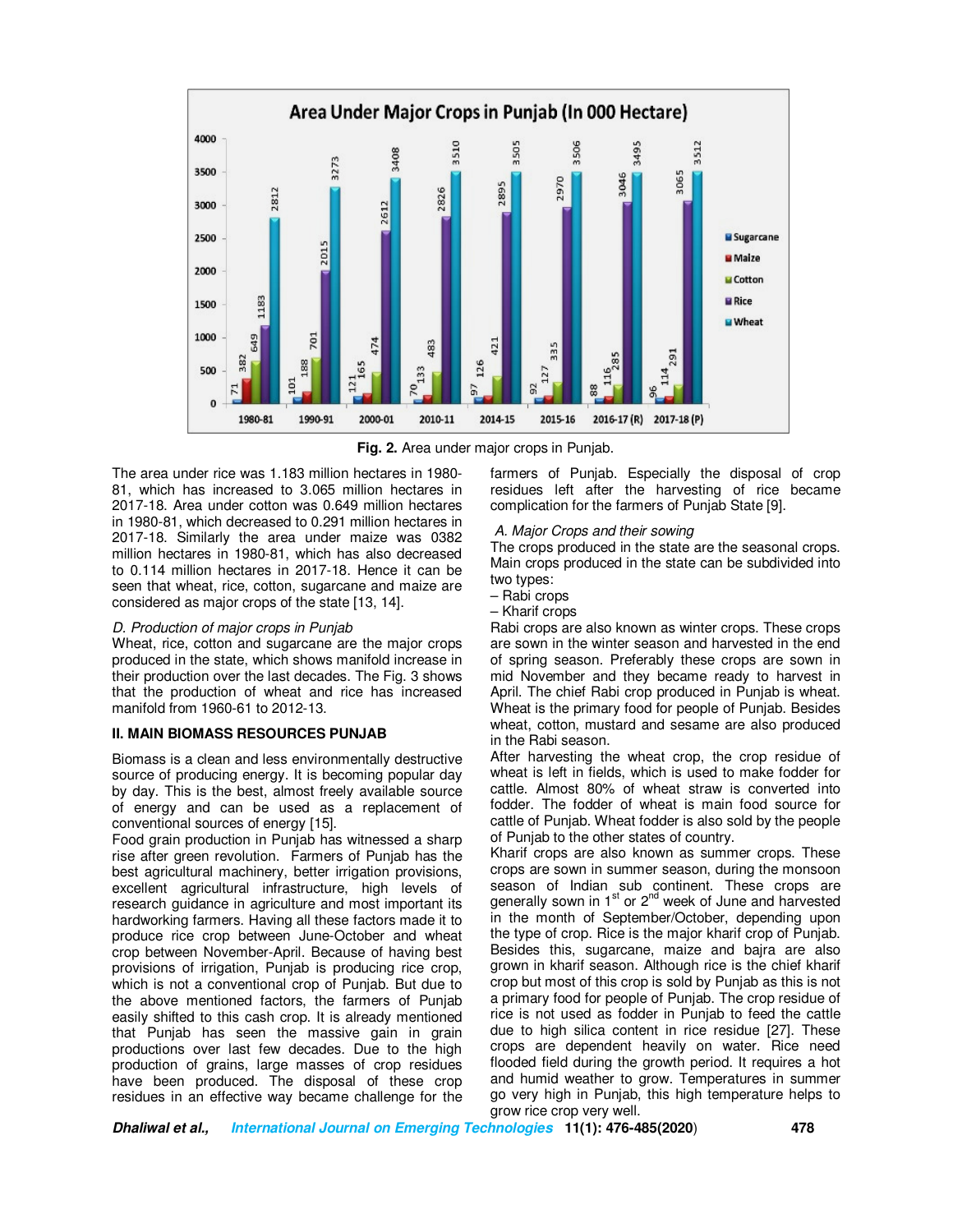

**Fig. 3.** Production of major crops in Punjab.

#### *B. Crop residues*

Crop residue is the leftover material in the field, when the grown crop is harvested. The crop residues can be categorized into two types; one is field residue and second is process residue. Field residue is the remainder of crop left in the field itself when the crop is harvested. This residue can be disposed off in many ways like ploughing back into field, utilized for energy generation, utilized for other agricultural usage or may be burnt into the field. It is important to clear the field from field residues so that next crop must be grown in the field. Process residue is the remainder of crop, which is produced when further processing of the food grain took place. Bagasse, husk etc are the examples of process residue. Punjab is being highly mechanised in farm practices. Combine harvesters are commonly used in Punjab for harvesting of wheat and rice, these combine harvesters left large amounts of residue in the fields. Wheat straw is collected and transformed into fodder. While the rice straw cannot be used as animal feed. Hence farmers show no interest in collecting this rice straw from the fields.

## *C. Crop Residue Burning*

The farmers of Punjab are economically sound and they use superior machinery for agricultural use. The farmers mostly use the combine harvesters for harvesting the crops. These combine harvesters left abundant field crop residues with root bound straw in the fields. Wheat straw is collected and converted into fodder for feeding cattle. But owing to high values of silica content, the rice residue is not converted to fodder by the farmers. Rice residue also not has any other effective use in day to day life of farmers. The farmers need to clear their fields

in just 10 to 15 days so that they could sow the next crop in their fields.

It became uneconomic for the farmers to clear their fields by using the labour. There are also some other factors such as non availability of labour, expensive tools, consumption of diesel on farm machinery to clear the fields. Hence due to these problems, the farmers prefer to burn the rice residue in their fields. The burning of this rice residue became convenient to the farmers, because there is no extra cost involved in this act. Farmers know that they are spoiling the environment and they are also affecting the soil fertility, but despite these factors, the farmers agreed to burn the rice residue [14].

Paddy straw burning in fields is very common in Punjab, Haryana and Uttar Pradesh states of the country. Burning of paddy resides raised serious environmental issue. Every year tons of crop residues are openly burnt in the fields of Punjab. A report reveals that for the year 2018, total rice straw produced in Punjab and Haryana states was 28.10 million tons [27]. Out of this, 12 million ton rice straw was burnt in fields by both the states [18]. As per the reports of National Green Tribunal, large amount of rice straw is burnt every year, which increases the AQI of the north India. Almost 78% of rice straw is burnt in Punjab, while only 10% is incorporated in soil. The Punjab government imposes heavy fines and has a provision to lodge an FIR on the farmers of state if they burn rice straw in their fields. But still there is no change in situation over the last couple of years in the state. Large scale paddy burning was confined in Sangrur, Ludhiana, Patiala, Ferozepur and Muktsar districts of the state [28].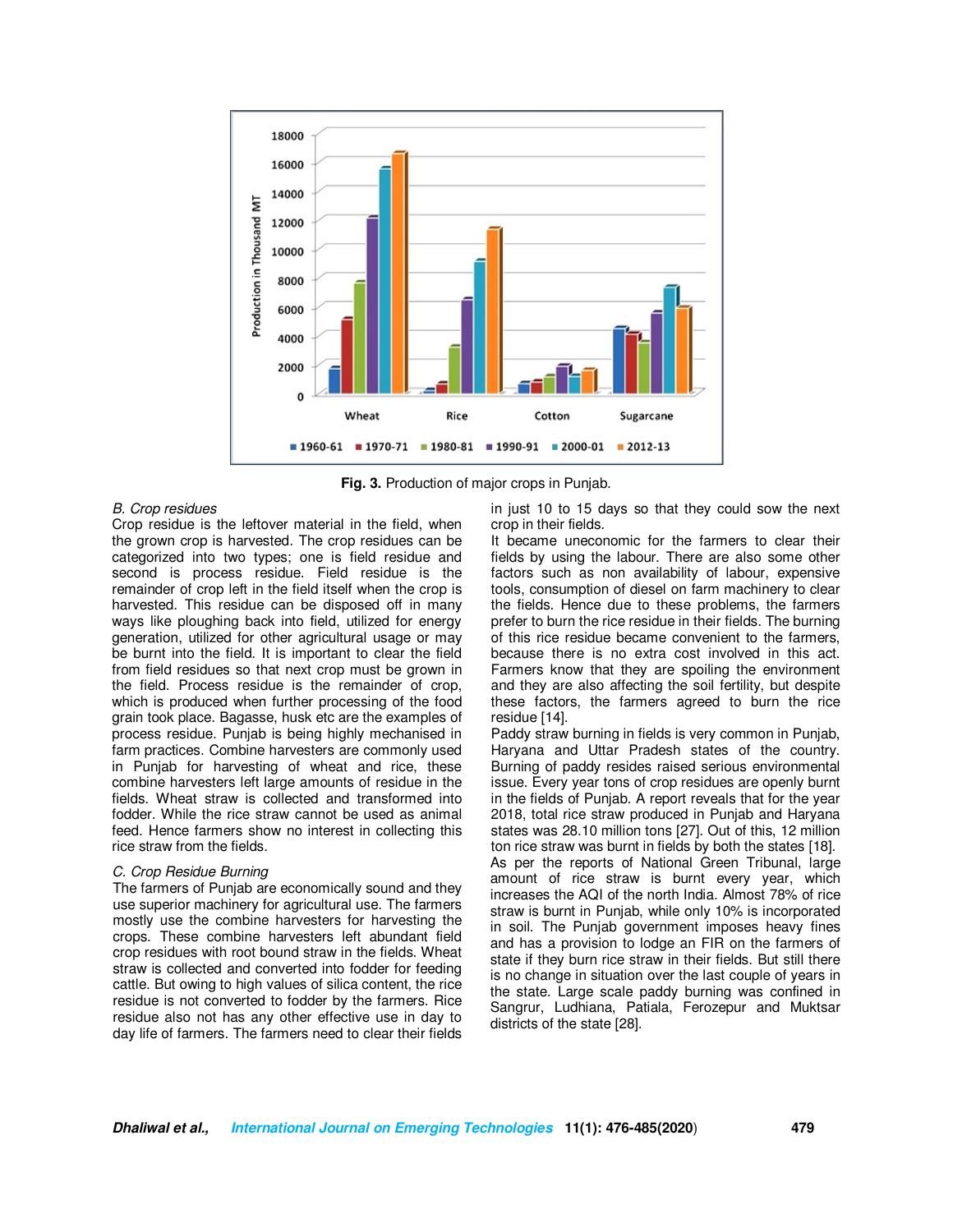

**Fig. 4.** Burning of crop residue on field.

On the other side, only 12% of wheat residue is burnt in the fields, almost 76% of wheat residue is used as cattle fodder, almost 7% is incorporated in the soil. Just 2% is utilized as fuel and 3% of the wheat crop residue is utilized for other purposes. The state government needs to start a program so that farmers should not burn the price residues in their farms. Subsidy must be granted to farmers, who will not burn the residue. Similarly government must have to open the paddy purchase centers in the state so that farmers must sell their crop residue. One of the most convenient ways to solve the

problem is to burn this crop residue in the biomass plants instead of burning in the open fields.

## *D. Categories of agricultural residues*

There are many types of crop residues. Some are products and some are by products of agricultural residues. Predominantly crop residues may be categorized as field base and process based agricultural residues. After harvesting the rice crop, rice stalks are left behind the fields, this is known as field based crop residue.



**Fig. 5.** Paddy residue disposal.

**Dhaliwal et al., International Journal on Emerging Technologies 11(1): 476-485(2020**) **480**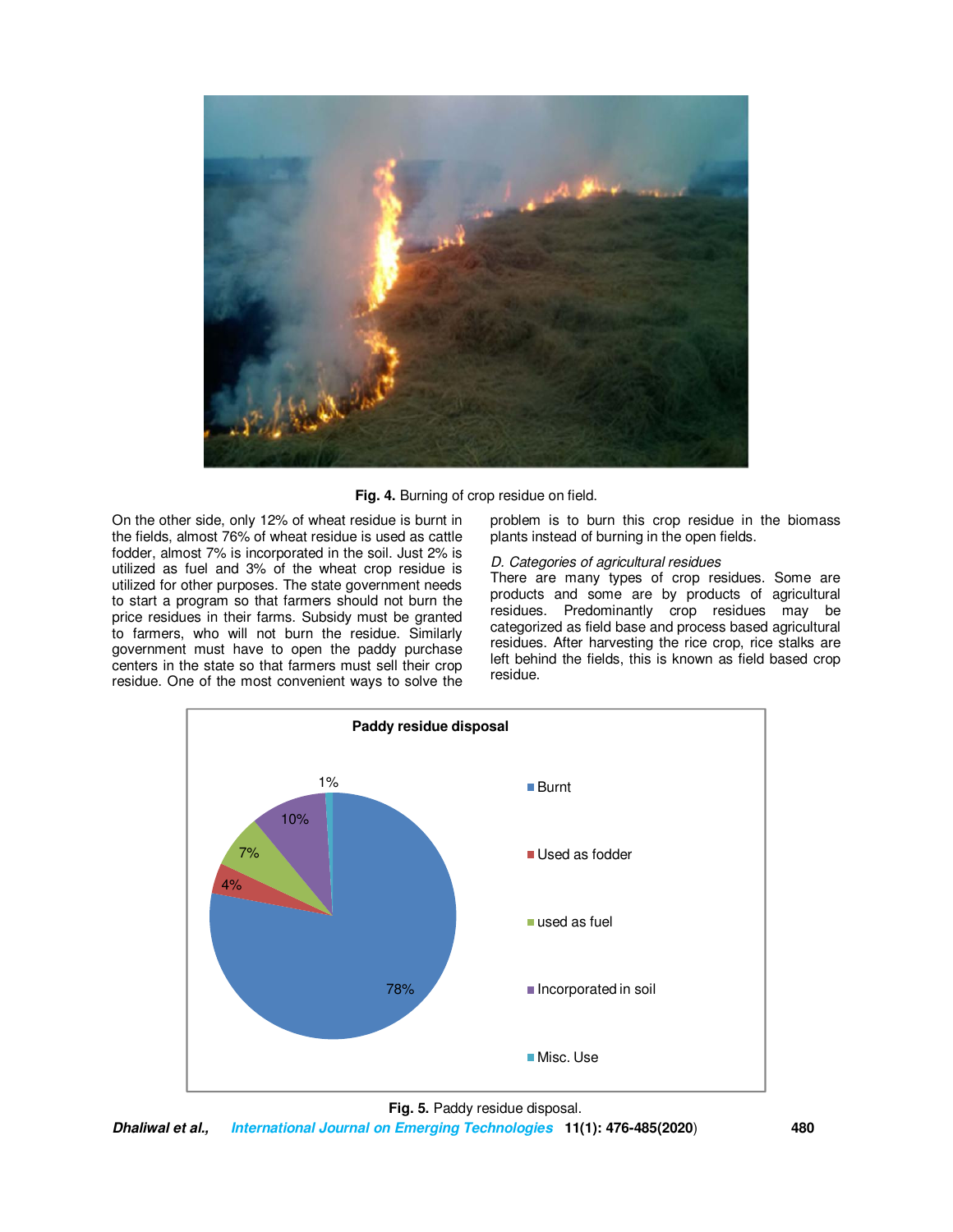

**Fig. 6.** Wheat residue disposal.



| Name of crop | Type of residue | Category             |
|--------------|-----------------|----------------------|
| Wheat        | Stalks, straw   | <b>Field biomass</b> |
| Rice         | Stalks, straw   | Field biomass        |
|              | Husk            | Processed biomass    |
| Maize        | <b>Stalks</b>   | Field biomass        |
|              | cobs            | Processed biomass    |
| Mustard      | <b>Stalks</b>   | Field biomass        |
|              | husk            | Processed biomass    |
| Sugarcane    | Tops & Leaves   | Field biomass        |
|              | Bagasse         | Processed biomass    |
| Cotton       | <b>Stalks</b>   | Field biomass        |
| Soybean      | <b>Stalks</b>   | Field biomass        |
|              | cobs            | Processed biomass    |
| Sunflower    | <b>Stalks</b>   | Field biomass        |
|              | kernels         | Processed biomass    |





**Dhaliwal et al., International Journal on Emerging Technologies 11(1): 476-485(2020**) **481**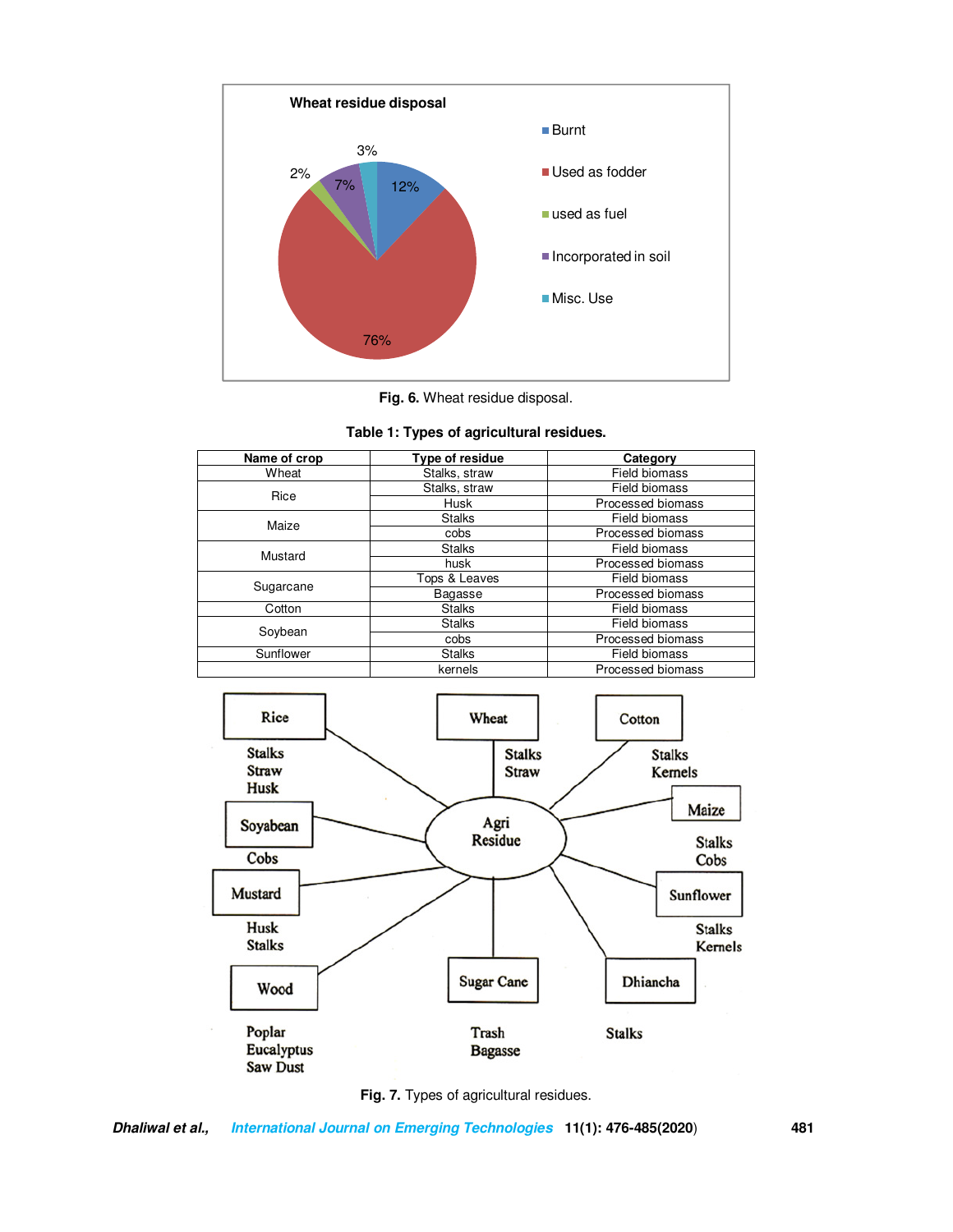After extracting the rice from raw crop, the upper cover of rice is left behind; this is known as rice husk. This rice husk is the process based crop residue [15]. There are so many crops and each of them are having field and process crop residues. The main types of crops and their crop residues along with the category of crop residue are shown in the Table 1 and Fig. 7.

### **III. RESULTS AND DISCUSSION**

#### *A. Gross agricultural residue potential*

A large number of studies had been taken place in order to investigate the production of gross agricultural residue in the state. Many investigators use GIS model to calculate the agricultural residues estimates. Some investigators had gone through the statistical data compilation and some of them gone through the field studies to investigate the gross crop residue assessment in the state.

As per the study by Singh *et al.,* (2003) [16] straw (both rice and wheat) is the main excessive available crop residue in the state of Punjab.

As per their study, 13.73 million tons of crop residues are available in the state, which came to be 74.81% of the total crop residue in the state. This crop residue is capable to fulfill 15% of energy requirements of the state. Gadde *et al*., (2009) also revealed that 48% rice residue is available for both Punjab and Haryana states [17]. Total 23% of rice straw is not collected from fields after harvesting in India. This large amount of straw is burnt in the fields. Chauhan (2012) in his study revealed that 40.142 million tons of crop residues are produced per year in the state . He included all the chief crops produced in the state in his study. He concluded that only rice straw and wheat straw contributes more than 85% of total crop residue if the state, followed by cotton (4.12%) and sugarcane (2.30%). Major crop residues are produced in Sangrur, Ludhiana, Patiala, Amritsar and Ferozepur districts of the state [10]. Singh *et al*., (2008) also revealed in their study that 83.5% rice straw is available in the state as crop residue [4]. In his study he also emphasized that wheat straw is being sturdy is used as animal feed, hence farmers do not prefer to burn the wheat straw. While rice straw is of no capable use, hence farmers burn them in the fields. Singh *et al*., (2013) also told that total residue generation from all the crops is approximately 14.46 million tons per year [21]. Singh (2015) in his study concluded that the agricultural biomass generated in country is around 650.23 million tons per year [22]. Being the chief crop produced in country, rice contributes 27.65% of total crop residue in the country. Straw of every crop is the largest component of residue produced during the harvesting of crops. Singh and Chauhan (2014) in their study concluded that 7.341 million tons of crop residues are produced in the state per year [23].

It is revealed by all the above researchers that large amount of crop residues are generated in the state per year. Rice straw is the chief component of this crop residue and it has no other viable use. These huge crop residues need to be collected from fields and must be utilized as a fuel in the biomass power plants for electrical power generation. But the available quantity of crop residues for power generation is very less as compared to the production of gross crop residues.

*B. Available agricultural residue for electric power production* 

Availability of crop residue for electric power generation may never be equal to the gross residue production because some part of crop residue may have some alternative uses such as making fodder for cattle, domestic use of crop residue, use of residue as a fuel, animal bedding, heating etc [24]. Unused agricultural crop residue is that residue, which is of no use and is burnt by farmers in their fields. Available unused crop residue may be calculated by subtracting the utilization of crop residue for other use from gross crop residue generation [25]. As discussed earlier wheat straw residue is used to make animal fodder for cattle. People of Punjab convert almost 80% of wheat straw into animal fodder. Hence we can say that there not much wheat straw available as residue for power generation. But the rice straw is of no beneficial use; hence this rice residue is considered a waste by product by the farmers [26]. Farmers prefer to burn this rice residue in order to clear the fields, hence we can say that most of the rice residue will be available as crop waste for production of electric power. Singh (2015) in his study shows that surplus crop residue potential for energy production is approximately 22.315 million tons per year [22]. The residue produced by rice and wheat alone produce more than 75% of total residue Cotton and sugar cane also contribute handsome amount to the crop residues.

Although wheat is the main crop of state but rice residue contributes highest in crop residue production. Another study [28-30] conducted at Punjab Agricultural University, Ludhiana; it is revealed that approximately 28 to 30 million tons of residue are considered available for power generation in the state. Singh and Chauhan (2014) in their study found that 41.980 million tons of total crop residues are produced in the state. They also revealed that major crop residue available for energy generation is rice residue [23]. Singh *et al*., (2008) in their study revealed that total agricultural residue available unused is 13.73 million tons per year [4].

It is observed from the results of all the above researchers that rice straw is the major participant of unused crop residue available for power generation because of its no extra benefit to the farmers. It is also observed by the researchers that the crop residue is not only available in Punjab state but also in other parts of the country. As revealed by Singh (2015) [22] that total surplus agricultural residue available in India is 206.89 million tons, which is a great source of energy.

*C. Potential of energy from available agricultural residue*  Singh (2015) concluded that 0.35 EJ of biomass potential can be extracted from the surplus crop residues. By using this energy at 20% thermal efficiency of combustion technology, 3099 MW of electrical power can be produced [22]. It is also concluded that if the thermal efficiency of combustion system is improved to 25%, then the power generation can be increased to 3917 MW. It is revealed that there is potential of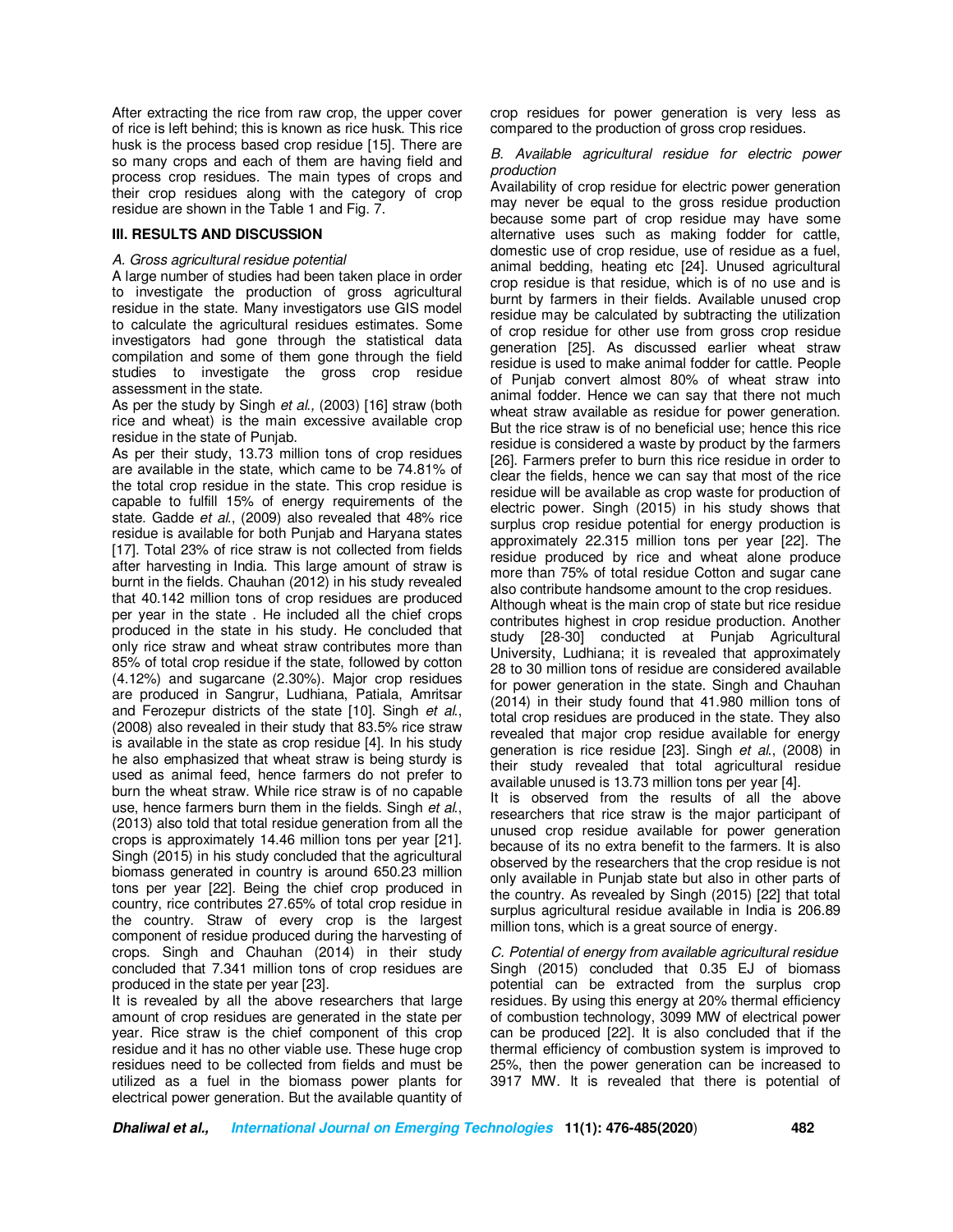approximately 2000 MW of electric power from the surplus crop residues available in the state [31].

Chauhan (2012) in his study also revealed that 1510 MW of electric power can be generated from basic surplus crop residue available in the state [10]. It is also shown that 1410 MW of electric power can be produced from net surplus crop residue available in the state. It is also observed that Sangrur, Ludhiana, Patiala, Ferozepur and Amritsar districts of state holds maximum power potential in the state due to high production of crop residues. Singh and Chauhan (2014) in their study concluded that 5667 MW electric power can be generated from surplus crop residue available in the state [23]. Singh *et al*., (2015) also revealed the power potential of 900 MW from surplus crop residue in the state [22]. Singh *et al*., (2008) in his study found that there 235.14TJ of energy potential is available from surplus crop residue in the state [4]. Singh *et al*., (2013) in their study concluded that state of Punjab has an energy content of 222.5 TJ per annum [21].

Hence from the results obtained from all the above researchers, it is found that there is enough energy potential available in the surplus crop residue, which is considered as a waste material by the farmers and burnt in their fields.

## *D. Biomass power projects in Punjab*

The government of Punjab has taken an initiative to cope with the issue of crop residue burning in the state. At present the Punjab Energy Development Agency (PEDA) has set up seven crop residue based power plants in the state. These are located in various districts of the state such as Mansa, Shri Muktsar Sahib, Jalandhar, Patiala, Ferozepur and Hoshiarpur. At present 62.5 MW of decentralized power is being produced in the state using the crop residue. Highest capacity of biomass power plant is 14.5 MW, located in district Sri Muktsar Sahib. Minimum capacity of such plant is 6 MW. PEDA is also planning to set up three more power plants of these types. But the collection, storage and transportation problems still exist in these plants [32].

## **IV. CONCLUSION**

The conversion of surplus agricultural crop residue into electrical power may be an endowment for the poor and developing countries [31]. This initiative will help these countries to cope with the environmental issues and fulfill the energy requirements of the countries. Agricultural residues can be used as a surrogate fuel for electric power production instead of conventional fossil fuels. Punjab is a wealthy state in terms of agriculture. Owing to fertile land, sufficient irrigation, hardworking farmers and available farm machinery, Punjab is producing huge amount of crops, and heavy amounts of crop residues are left behind in the fields. This crop residue does not find any suitable application, hence farmers has no choice except burning of these crop residues in their fields.

The burning of crop residues creates serious environmental issues. Hence it is concluded that instead of burning these crop residues in field, it might be utilized to produce electric power in biomass power plants. This will not only provide solution to the issue of paddy burning but also helps the state to sustain in energy needs and reduces its dependability of state from fossil fuels. It is observed that approximate power potential of 2000 to 3000 MW lies in the surplus crop residues of state. Hence more biomass power plants locations must be optimized in different districts of the state. Special efforts must be made to set up the biomass power plants in the districts of Sangrur, Ludhiana, Patiala and Amritsar. These districts produce highest crop residues in the state and no biomass plant has been yet established in any of these districts.

## **V. FUTURE SCOPE**

As it is concluded from the study that due to agricultural rich state, Punjab has sufficient amount of crop residue production every year, which is capable to generate 2000 to 3000 MW of electric power in the state. PEDA has already set up 7 biomass based power plant in the state, which are generating around 62.5 MW [32] of power as decentralized power generation. Three more biomass based power plants are under implementation in districts Hoshiarpur, Jalandhar and Moga.

But PEDA has not set any biomass plant in the districts of Sangrur and Ludhiana, which are the districts producing highest amount of crop residues in the state. The particulars precipitated in this paper will found to be helpful for setting up more biomass power plants in Punjab. Hence more biomass power plant locations can be found out, especially in the districts of Sangrur, Ferozepur, Amritsar and Ludhiana districts, where huge amount of agricultural residues are produced. The various technical, environmental, economical social, ecological and engineering problems associated with set up of new biomass power plants must be worked separately. The establishment of new biomass power plants in the state will provide power to the energy deficit state as well as generate employment for local people and provide solution to the environmental issues raised due to crop residue burning.

The state government must have to provide necessary commodities to the entrepreneurs for setting up new biomass power plants in the state. The state government has to take further steps to purchase and store the crop residues. The government must also have to provide subsidies to both the entrepreneurs and to the farmers of state.

## **REFERENCES**

[1]. Hiloidhari, M., Baruah, D. C. (2011). Crop residue biomass for decentralized electrical power generation in rural areas (part 1): investigation of spatial availability. *Renewable Sustainable Energy Rev., 15*(4), 1885– 1892.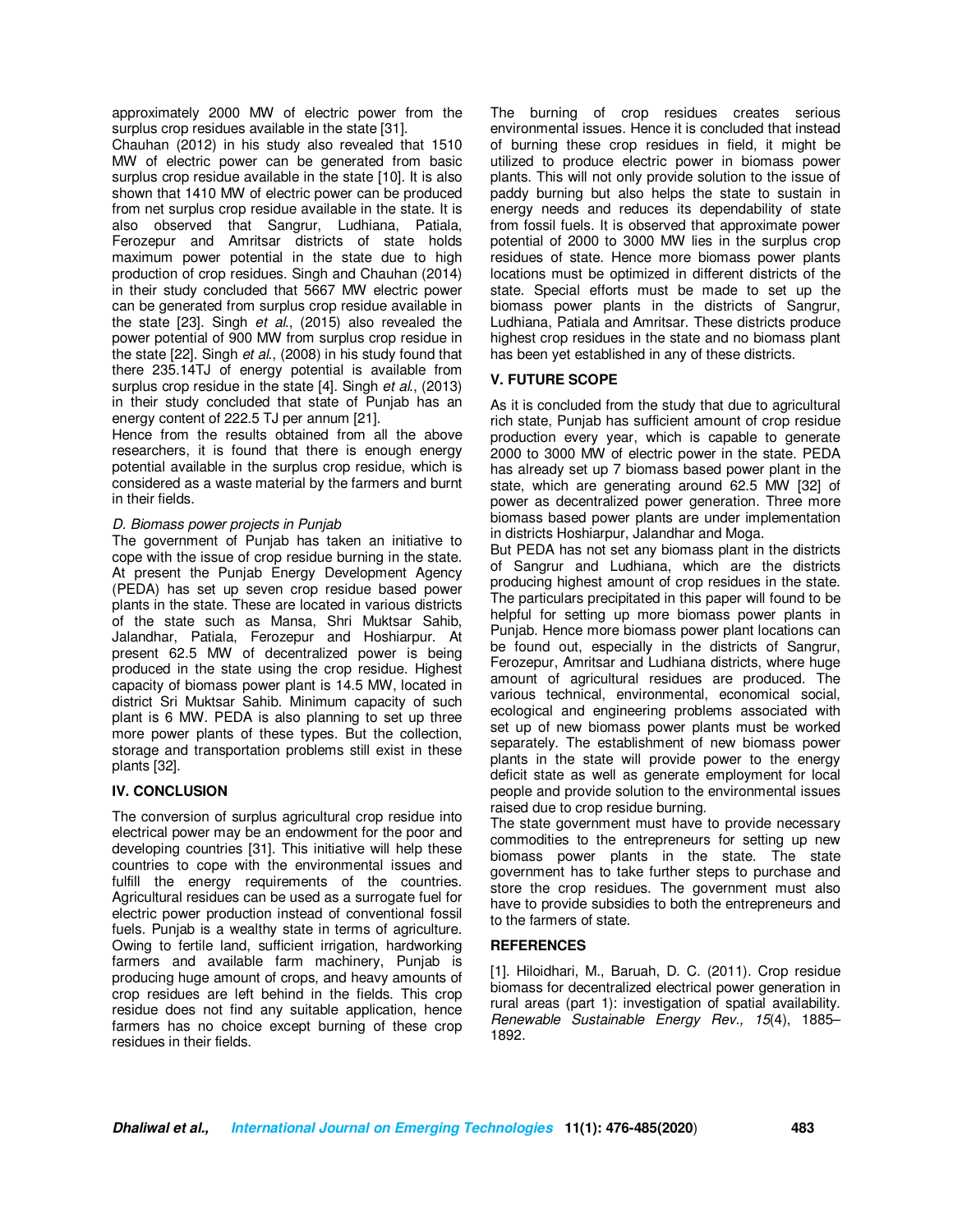[2]. Central Electricity Authority (CEA) India. National Electricity Plan (Volume-I) Generation; 2012. 〈http://www.cea.nic.in/reports/powersystems/nep2012/g

en eration 12.pdf) (accessed July 2014).

[3]. Kumar, U., & Jain, V. K. (2010). Time series models (Grey–Markov, Grey Model with rolling mechanism and singular spectrum analysis) to forecast energy consumption in India. *Energy*, *35*, 1709–1716.

[4]. Singh, J., Panesar, B. S., & Sharma, S. K. (2008). Energy potential through agricultural biomass using geographical information system—a case study of Punjab. *Biomass Bioenergy, 32*, 301–307.

[5]. Channi, H. K. (2015). Biomass waste potential assessment in the Patiala district of Punjab. *International Journal of Computer Application*, 1-6.

[6]. Hoel, M., & Kverndokk, S. (1996). Depletion of fossil fuels and the impacts of global warming. *Resource and Energy Economics*, *18*(2), 115–136.

[7]. Sebitosi, A. B. (2008). Energy efficiency, security of supply and the environment in South Africa: moving beyond the strategy documents. *Energy, 33*(11), 1591– 1596.

[8]. United Nations Development Programme (2000). World energy assessment. New York: United Nations Development Programme.

[9]. Gupta, N. (2019). 'Paddy Residue Burning in Punjab: Understanding Farmers' Perspectives and Rural Air Pollution', Report CEEW.

[10]. Chauhan, S. (2012). District wise agriculture biomass resource assessment for power generation: a case study from an Indian state, Punjab. *Biomass Bioenergy*, *37*, 205–212.

[11]. wikipedia website. https://en.wikipedia.org/wiki/Punjab, India#Geography accessed on 30-10-2019

[12]. IARI (2012). Crop residues management with conservation agriculture: Potential, constraints and policy needs. Indian Agricultural Research Institute, New Delhi, vii+32 p.

[13]. Anonymous. Statistical abstract of Punjab. Economic adviser to government of Punjab, Chandigarh, 2018.

[14]. Websitehttp://farmech.dac.gov.in/revised/1.1.2019/REP ORT%20OF%20THE%20COMMITTEE-

FINAL(CORRECTED).pdf accessed on 01-11-2019

[15]. Shafie, S. M. (2016). A review on paddy residue based power generation. Energy, Environ Econ Perspect Renew Sust Energy Rev., *59*, 1089–100.

[16]. Singh, J., Panesar, B. S., Sharma, S. K. (2003). Spatial availability of agricultural residues in Punjab for energy. *Agric Eng Today, 27*(3–4), 71–85.

[17]. Gadde, B., Menke, C., Wassmann, R. (2009). Rice straw as a renewable energy source in India, Thailand, and the Philippines: overall potential and limitations for energy contribution and greenhouse gas mitigation. *Biomass Bioenergy*, *33,* 1532–1546.

[18]. Bhattacharya, S. C., Joe, M. A., Kandhekar, Z., Salam, P. A., & Shrestha, R. M. (1999). Greenhousegas emission mitigation from the use of agricultural residues: the case of rice husk. *Energy*, *24*(1), 43-59.

[19]. Hiloidhari, M., & Baruah, D. C. (2011). Rice straw residue biomass potential for decentralized electricity generation: a GIS based study in Lakhimpur district of Assam, India. *Energy for Sustainable Development*, *15*(3), 214-222.

[20]. Saud, T., Singh, D. P., Mandal, T. K., Gadi, R., Pathak, H., Saxena, M., & Bhatnagar, R. P. (2011). Spatial distribution of biomass consumption as energy in rural areas of the Indo-Gangetic plain. *biomass and bioenergy*, *35*(2), 932-941.

[21]. Singh, J., Singh, L., & Singh, G. (2013). Evaluation of Crop Residue Potential for Power Generation for Indian State Punjab. *IOSR Journal of Agriculture and Veterinary Science, 4*(4), 99-112.

[22]. Singh, J. (2015). Overview of electric power potential of surplus agricultural biomass from economic, social, environmental and technical perspective—A case study of Punjab. *Renewable and Sustainable Energy Reviews*, *42*, 286–297.

[23]. Singh, J. and Chauhan A. (2014). Assessment of **Decentralized** Generation in Punjab. *International Journal of Applied Engineering Research, 9*(8), 869-875.

[24]. Tripathi, A. K., Iyer, P. V. R., Kandpal, T. C., & Singh, K. K. (1998). Assessment of availability and costs of some agricultural residues used as feedstocks for biomass gasification and briquetting in India. *Journal of Energy-Conversion and Management*, *39*(15), 1611– 1618.

[25]. Babu, N. Y. D., & Sudarshan, K. (2000). Selection installation and financing of biomass power projects. Publication no. 278, Central Board of Irrigation and Power, New Delhi, 2000: p. 12–13.

[26]. Asadullah, M., Rahman, M. A., Ali, M. M., Motin, M. A., Sultan, M. B., Alam, M. R., & Rahman, M. S. (2008). Jute stick pyrolysis for bio-oil production in fluidized bed reactor. *Bioresource technology*, *99*(1), 44-50.

[27]. Devendra, C., & Thomas, D. (2002). Crop–animal interactions in mixed farming systems in Asia. *Agric. Syst. 71*, 27–40.

[28]. Kaur, G., Singh, J., & Panesar, B. S. (2005). Spatial and temporal availability of biomass in Punjab for energy generation. *J. Res.*, *42*(3), 338–346.

[29]. Kaur, G., & Sharma, R. (2014). Spatial distribution of biomass from major crops in Punjab. *Journal of Research*, *51*(1), 61-68.